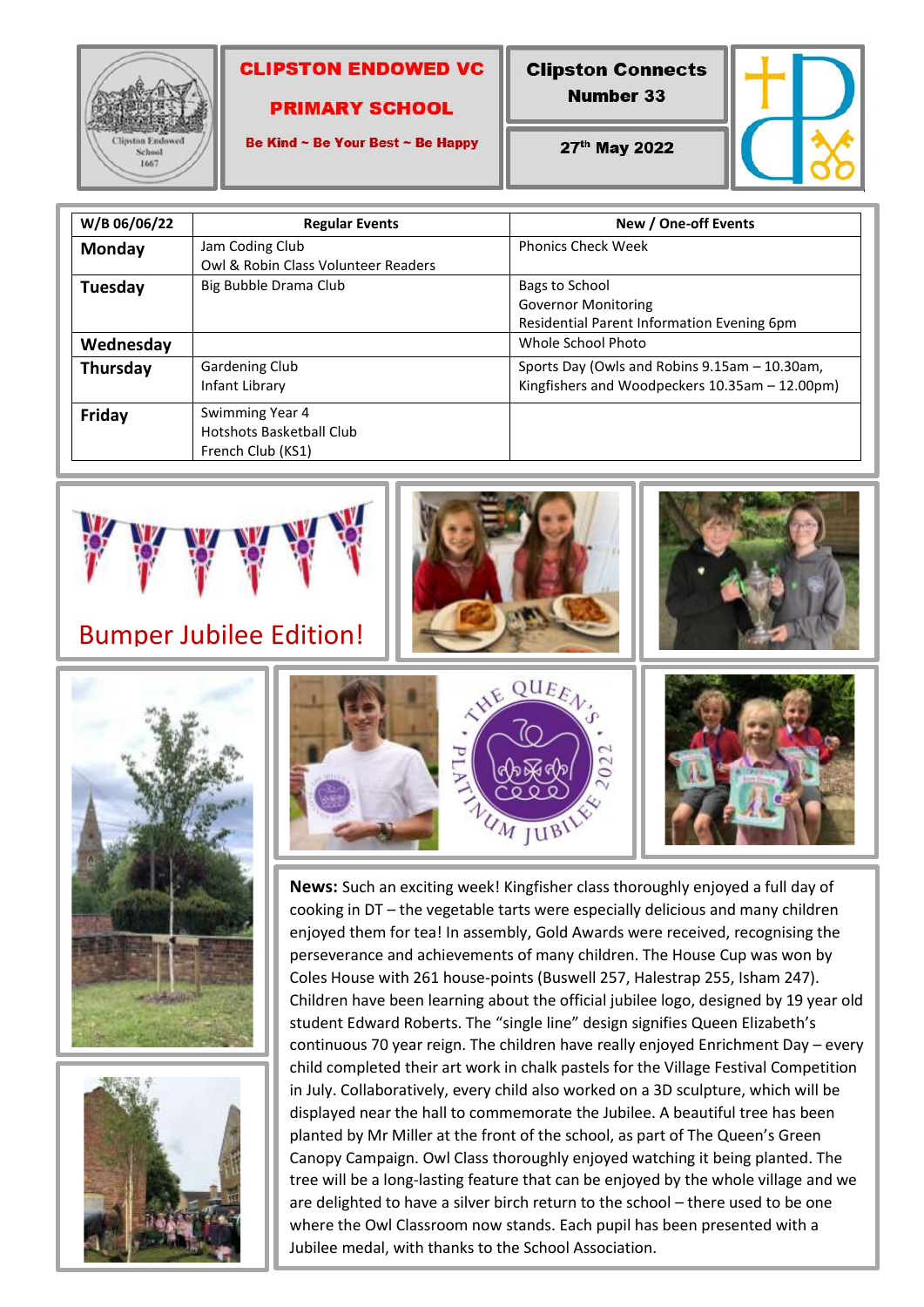In addition, every child has also received a lovely book "Queen Elizabeth, a Platinum Jubilee Celebration" distributed free to all schools by the Arts Council. This official souvenir explores the incredible life and legacy of Queen Elizabeth and how her historic reign has shaped the world. Many thanks to the Mrs Rhodes and Mrs Martin for arranging for the presentation stickers to be added in time for today. Of course, the Street Party was the highlight of the day for many children – and we were joined by Stepping Stones Pre-School too! Thank you for everyone's generous contributions of party food. The children had a wonderful time. Maypole Dancing (thank you Mrs Glover!) and music from across the decades contributed to the fun and excitement. We hope you all have a lovely half-term break and we look forward to seeing you back at school on 6<sup>th</sup> June.





| May                                                | June                                                 | July                                               |
|----------------------------------------------------|------------------------------------------------------|----------------------------------------------------|
| 3rd Young Voices Concert Birmingham                | 6 <sup>th</sup> First day of Term 6                  | 4 <sup>th</sup> Governing Body Meeting             |
| 9 <sup>th</sup> SATS Week - Year 6                 | 7 <sup>th</sup> Bags to School Collection            | 14th Woodpecker Class End of Year                  |
| 18 <sup>th</sup> Class Photos                      | 8 <sup>th</sup> Whole School Photo                   | Production: 2pm & 6pm (parents invited)            |
| 23rd Awards Assembly                               | 9 <sup>th</sup> Sports Day (Parents invited - school | 20 <sup>th</sup> Leavers' Service in Church 9.15am |
| 23rd Governing Body Meeting                        | field)                                               | (parents invited)                                  |
| 26 <sup>th</sup> Jubilee Celebration (Pupils Only) | 10 <sup>th</sup> Swimming starts for Year 4          | 21 <sup>st</sup> Last Day of Term 6                |
| 26 <sup>th</sup> Last Day of Term 5                | (16th Sports Day Alternative Date)                   |                                                    |
| 27 <sup>th</sup> Training Day                      | 22nd - 24th Y5&6 Residential                         |                                                    |

Our Christian Virtue this term is Responsibility - "So then, let us do good to everyone" Galatians 6:18 The Designated Safeguarding Lead is Mrs Emma Mercer. Deputy DSL is Mrs Debs Nightingale Follow us on Twitter @ClipstonSchool Website: www.clipstonprimaryschool.org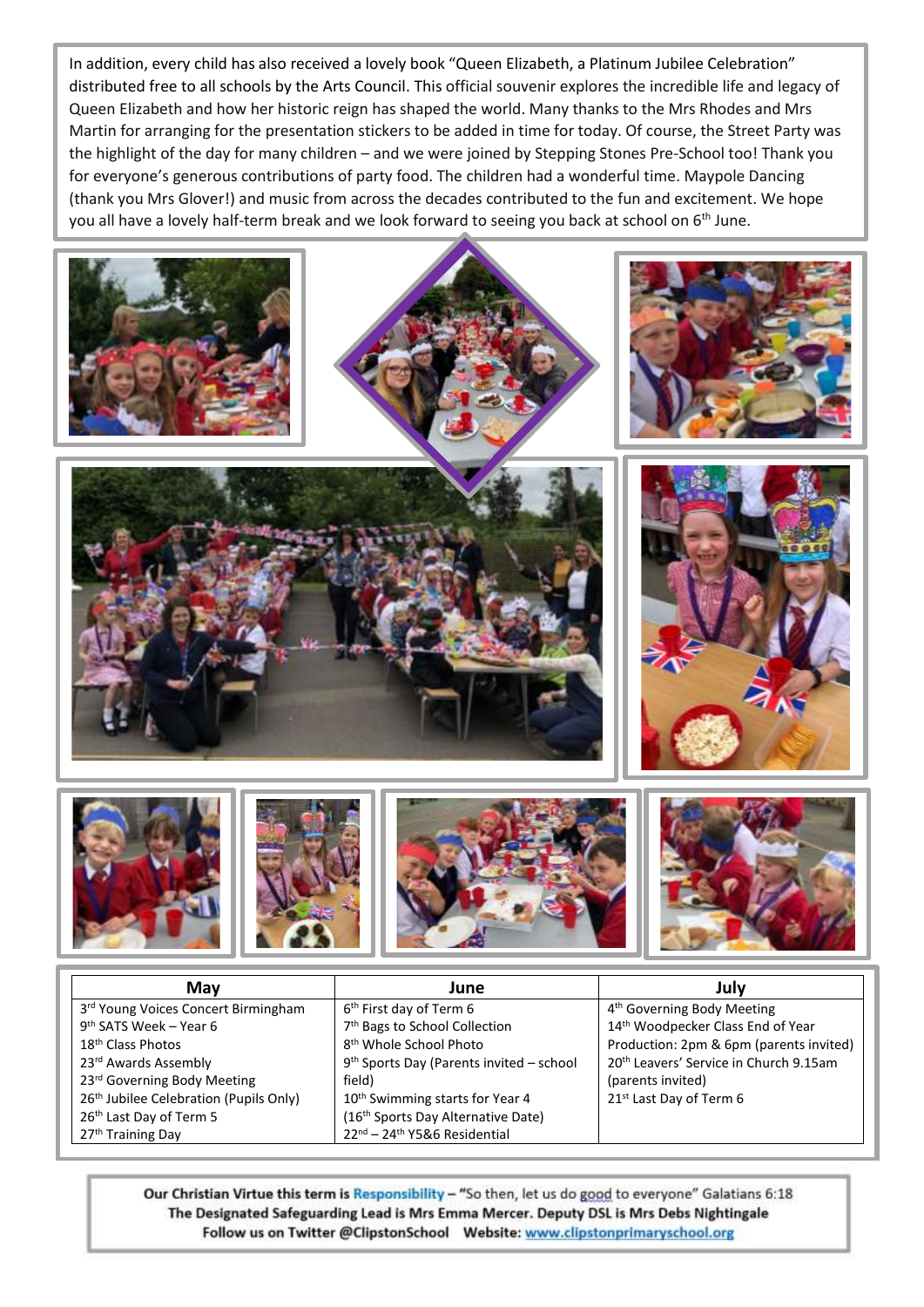

#### **Big Bubble Drama Club is back after half term!**

Drama is a great way to help children develop their creativity, confidence and communication skills. These fun and informal workshops are aimed at building confidence and improving self-esteem through drama games, comedy, improvisation, movement, characterization and storytelling. They also give children the opportunity to work as a team and explore their imaginations!!

Our after school clubs are not high pressured stage schools. Everyone is welcome - from children looking to gain a bit of confidence, to wannabe performers or anyone looking for something FUN to do after school!

The club will will start on **Tuesday 7th June** until **Tuesday 19th July** next term **(EXCEPT June 28th )** and takes place in the school hall from **3.15pm** -**4.30pm**.

Sessions include a snack and cost £5.50 per child per session. (Spaces are available at no charge for any children on pupil premium. Please contact the school office if this applies to you).

Spaces are limited, so pupil places will be allocated on a first come, first-served basis.

Covid safety rules will apply. There will be mandatory hand-washing on arrival and the hall will be well-ventilated.

To book your place email E.J on eisclark@gmail.com for an enrolment form or text/call on 07977 310597 asap.

For more information and check out the Big Bubble website **[www.bigbubbletheatre.com.](http://www.bigbubbletheatre.com/)**

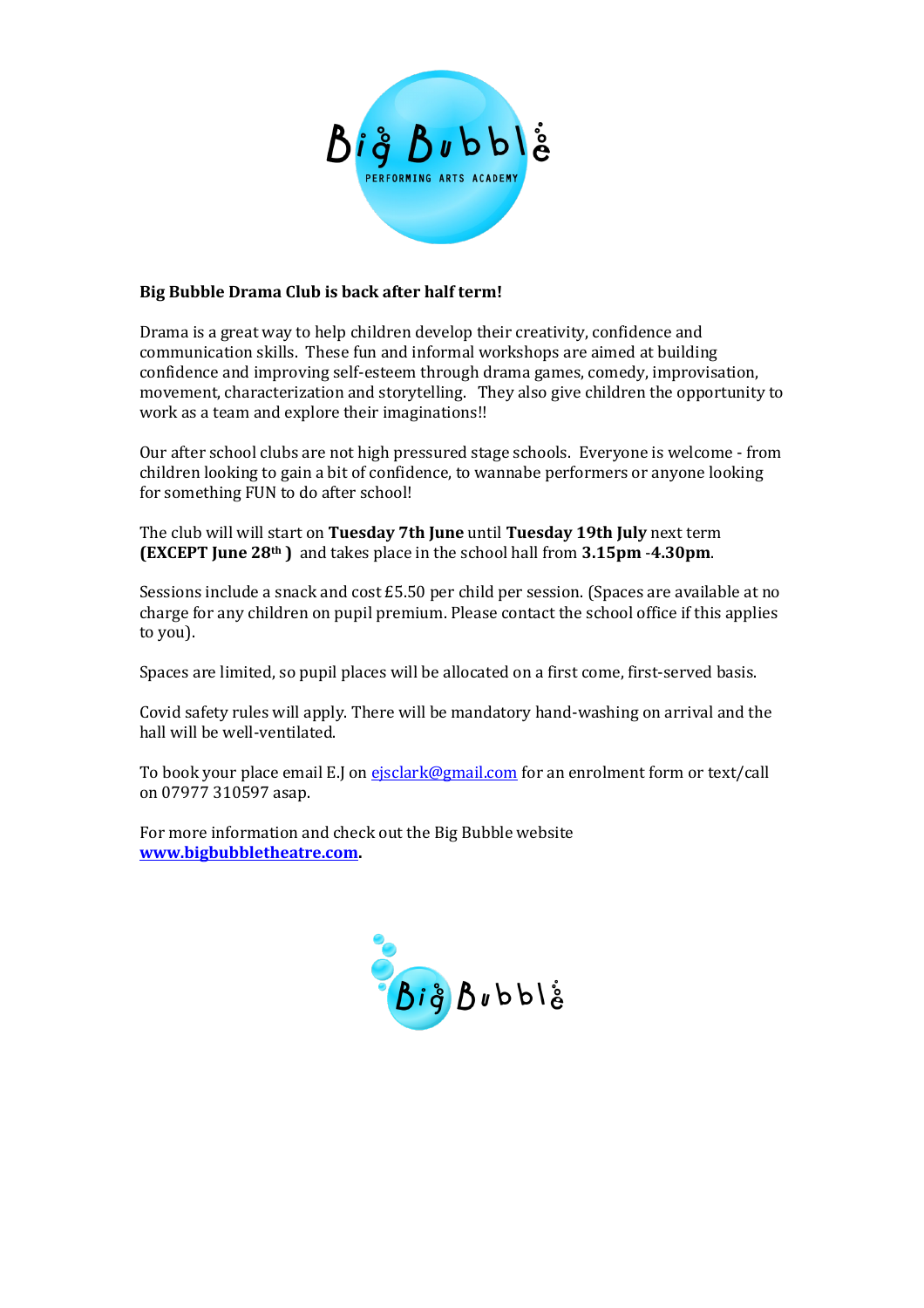# **The Gold Book: May 2022**

**Well done to the following children who have received Gold Awards at Monday's Awards Assembly:**

> **Albie Alex Alice H Amelia Arthur P Arthur W Cleo Dario x2 Harry W Isla Jack x2 James G Jemima x2 Jensen Jessica Wr Jolyon x 2 Joey**

**Joshua M**

ELLVVV

**Kit**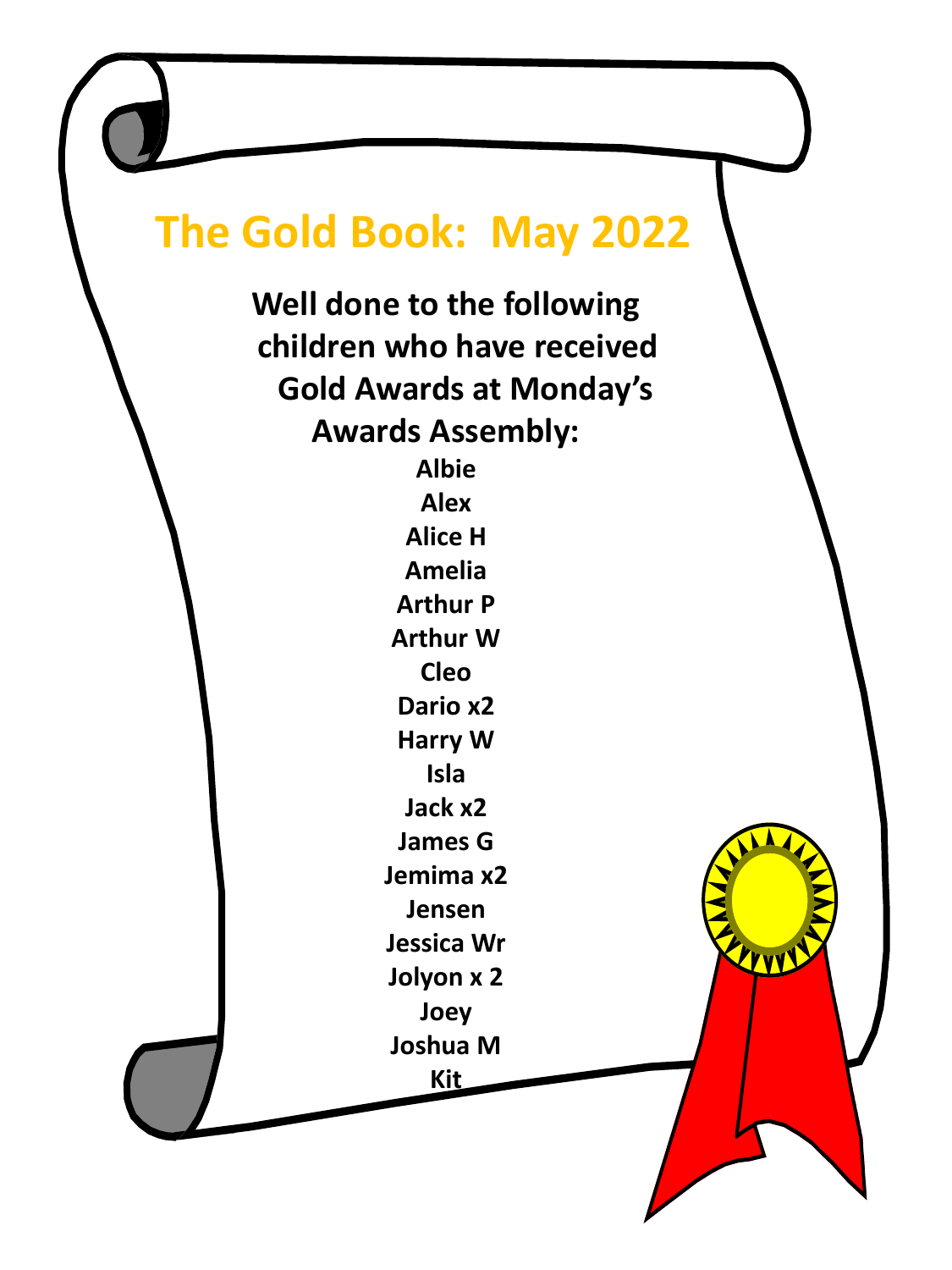## **The Gold Book: May 2022**

**Well done to the following children who have received Gold Awards at Monday's Awards Assembly:**

> **Kizzy Millie Natasha Oliver W Poppy B Robin Samantha Seren Seth Sofia Ted B Ted W**

**Thomas B**

LEVVEL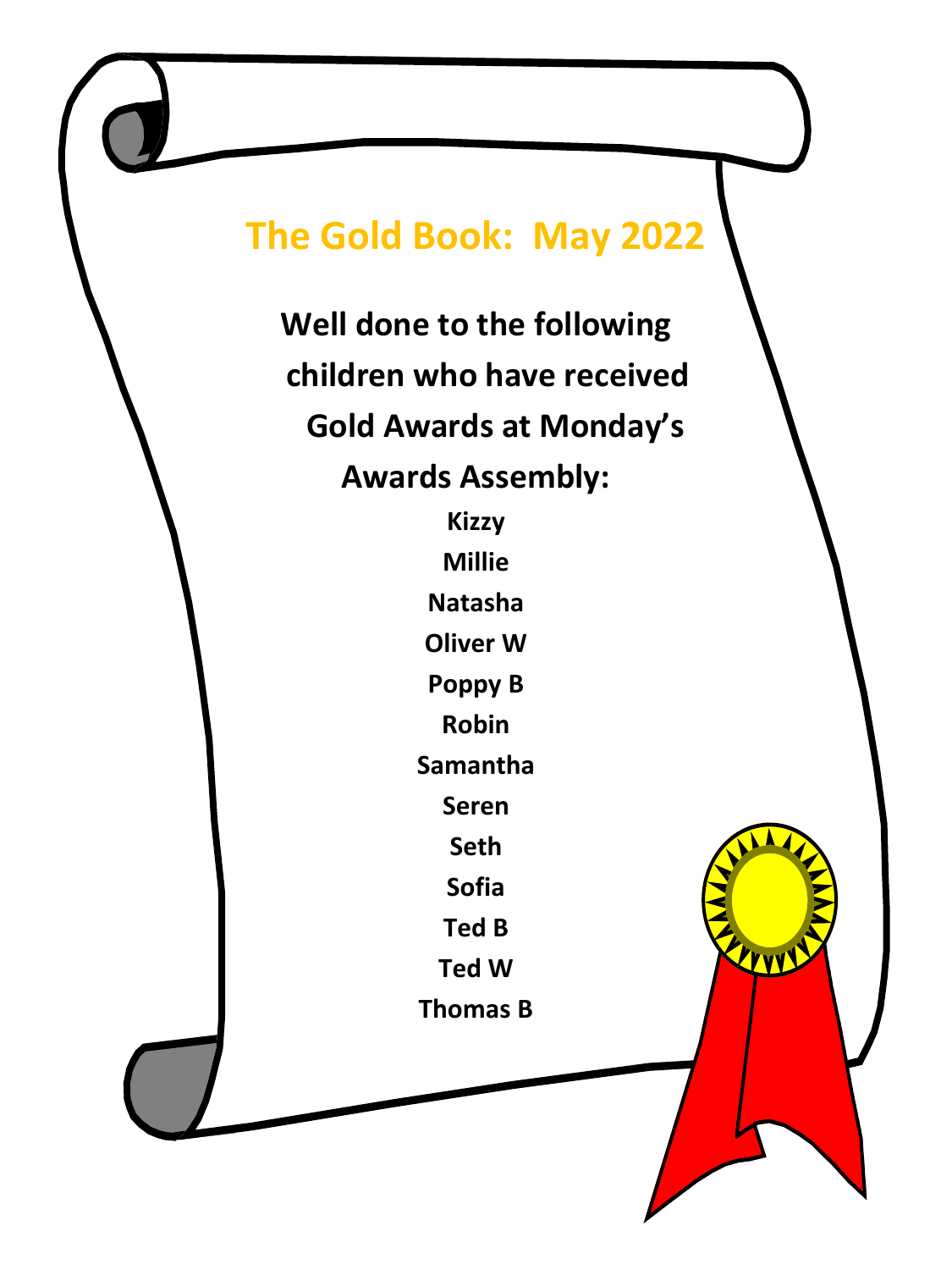HOT Kitchen & Delivered

| 06/06/2022<br>27/06/2022<br><b>Weeks commencing:</b> |                                        | 18/07/2022              |                                    |                                               |                            |
|------------------------------------------------------|----------------------------------------|-------------------------|------------------------------------|-----------------------------------------------|----------------------------|
| $2022 - 1$                                           | Monday                                 | Tuesday                 | Wednesday                          | Thursday                                      | Friday                     |
| <b>Main Meal</b>                                     | <b>Battered Chicken</b>                | Pork Sausages           | <b>Beef Bolognaise</b>             | Roast Chicken Fillet                          | <b>Battered FIsh</b>       |
|                                                      | Bites with BBQ Dip                     | <b>Mashed Potatoes</b>  | Pasta                              | in Gravy                                      | Chips                      |
|                                                      | Rice                                   | <b>Baked Beans</b>      | <b>Mixed Vegetables</b>            | Yorkshire Pudding                             | Garden Peas                |
|                                                      | Sweetcorn                              |                         |                                    | <b>Roast Potatoes</b>                         |                            |
|                                                      |                                        |                         |                                    | Carrots                                       |                            |
| Vegetarian                                           | Vegetable Coconut                      | Vegetable Cottage       | Macaroni Cheese                    | Vegan Roast Quorn                             | All day vegetarian         |
| alternative                                          | Curry                                  | Pie                     | <b>Mixed Vegetables</b>            | Fillet in Gravy                               | breakfast                  |
|                                                      | Rice                                   | <b>Baked beans</b>      |                                    | Yorkshire Pudding                             | <b>Hash Browns</b>         |
|                                                      | Sweetcorn                              | (vgn)                   |                                    | <b>Roast Potatoes</b>                         | <b>Baked Beans</b>         |
|                                                      | (vgn)                                  |                         |                                    | Carrots                                       |                            |
| <b>Jacket</b>                                        | Jacket Potato with                     | Jacket Potato with      | Jacket Potato with                 | Jacket Potato with                            | Jacket Potato with         |
| <b>Potato</b>                                        | <b>Baked Beans</b>                     | Cheese                  | Tuna Mayonnaise                    | Cheese                                        | <b>Baked Beans</b>         |
|                                                      | (vgn)                                  |                         |                                    |                                               | (vgn)                      |
| <b>Vegan Meal</b>                                    | Vegetable Nuggets                      | Vegan Sausages          | Tomato and                         | <b>Sweet Potato Tex</b>                       | <b>Vegan Nuggets</b>       |
|                                                      | with BBQ Dip                           | <b>Mashed Potatoes</b>  | Vegetable Pasta                    | Mex Salad with                                | Chips                      |
|                                                      | Rice                                   | <b>Baked Beans</b>      | <b>Mixed Vegetables</b>            | <b>Cherry Tomatoes</b>                        | Garden Peas                |
|                                                      | Sweetcorn                              | (vgn)                   | (vgn)                              | Cucumber and                                  | (vgn)                      |
|                                                      | (vgn)                                  |                         |                                    | <b>Carrot Sticks</b>                          |                            |
|                                                      |                                        |                         |                                    | (vgn)                                         |                            |
| <b>Packed</b>                                        | Cheese Sandwich                        | Ham Roll                | Meat Free Sausage                  | Ham Roll                                      | Cheese Sandwich            |
| Menu                                                 | Sultana & Raisin Bag                   | <b>Apricot Bag</b>      | Roll                               | Laughing Cow                                  | Sultana & Raisin           |
|                                                      | Belgian Waffle                         | Gingerbread Biscuit     | <b>Sultanas and Raisins</b>        | <b>Cheese Triangle</b>                        | <b>Blueberry Flapjack</b>  |
|                                                      | Apple                                  | Satsuma                 | Golden Oat Flapjack                | <b>Shortbread Biscuit</b>                     | Satsuma                    |
|                                                      |                                        |                         | Apple                              | Satsuma                                       |                            |
|                                                      |                                        |                         | (vgn)                              |                                               |                            |
| <b>Pudding for</b>                                   | Belgian Waffle                         | Fresh Fruit             | Chocolate Sponge                   | Guilsborough                                  | <b>Iced Carrot Cake</b>    |
| hot meals                                            |                                        |                         |                                    | <b>Biscuit</b>                                |                            |
|                                                      |                                        |                         |                                    | (vgn)                                         |                            |
|                                                      | 13/06/2022<br><b>Weeks commencing:</b> | 04/07/2022              |                                    |                                               |                            |
| $2022 - 2$                                           | Monday                                 | <b>Tuesday</b>          | Wednesday                          | Thursday                                      | Friday                     |
| <b>Main Meal</b>                                     | <b>Pork Meatballs</b>                  | Chicken Tikka           | Chicken Burger (NO                 | Roast Beef in Gravy                           | Fish in Tempura            |
|                                                      | with Tomato Sauce                      | Rice                    | Roll)                              | Yorkshire Pudding                             | Batter with a Vinegar      |
|                                                      | <b>Wholemeal Pasta</b><br>Sweetcorn    | Mixed Veg               | Mini Waffles<br><b>Baked Beans</b> | <b>Roast Potatoes</b><br><b>Diced Carrots</b> | Infusion<br>Chips          |
|                                                      |                                        |                         |                                    |                                               | Garden Peas                |
| Vegetarian                                           | Ratatouille                            | Cheese and Tomato       | Cheese and Tomato                  | Vegan Roast Quorn                             | Macaroni Cheese            |
| alternative                                          | <b>Wholemeal Pasta</b>                 | Pasta Bake              | Quiche                             | Fillet in Gravy                               | Garden Peas                |
|                                                      | Sweetcorn                              | <b>Mixed Vegetables</b> | Mini Waffles                       | Yorkshire Pudding                             |                            |
|                                                      | (vgn)                                  |                         | <b>Baked Beans</b>                 | <b>Roast Potatoes</b>                         |                            |
|                                                      |                                        |                         |                                    | Carrots                                       |                            |
| <b>Jacket</b>                                        | Jacket Potato with                     | Jacket Potato with      | Jacket Potato with                 | Jacket Potato with                            | Jacket Potato with         |
| <b>Potato</b>                                        | <b>Baked Beans</b>                     | Cheese                  | Tuna Mayonnaise                    | Cheese                                        | cheesy seaside fish        |
|                                                      | (vgn)                                  |                         |                                    |                                               |                            |
| <b>Vegan Meal</b>                                    | <b>Meat Free Meat Balls</b>            | Vegetable Potato and    | Meat Free Southern                 | Summer Broccoli                               | <b>Vegetable Fingers</b>   |
|                                                      | in Tomato Sauce                        | Chickpea Curry          | Fried Chicken Style                | Pasta Salad with                              | Chips                      |
|                                                      | <b>Wholemeal Pasta</b>                 | Rice                    | Burger (NO Roll)                   | <b>Cherry Tomatoes</b>                        | Garden Peas                |
|                                                      | Sweetcorn                              | <b>Mixed Vegetables</b> | Mini Waffles                       | Cucumber and                                  | (vgn)                      |
|                                                      | (vgn)                                  | (vgn)                   | <b>Baked Beans</b>                 | <b>Carrot Sticks</b>                          |                            |
|                                                      |                                        |                         | (vgn)                              | (vgn)                                         |                            |
| <b>Packed</b>                                        | Cheese Sandwich                        | Ham Roll                | Meat Free Sausage                  | Ham Roll                                      | <b>Chilled Pizza Slice</b> |
| Menu                                                 | Sultana & Raisin Bag                   | <b>Apricot Bag</b>      | Roll                               | Laughing Cow                                  | Sultana & Raisin           |
|                                                      | Belgian Waffle                         | Gingerbread Biscuit     | <b>Sultanas and Raisins</b>        | <b>Cheese Triangle</b>                        | <b>Blueberry Flapjack</b>  |
|                                                      | Apple                                  | Satsuma                 | Golden Oat Flapjack                | Shortbread Biscuit                            | Satsuma                    |
|                                                      |                                        |                         | Apple                              | Satsuma                                       |                            |
|                                                      |                                        |                         | (vgn)                              |                                               |                            |
| <b>Pudding for</b>                                   | Mini Blueberry                         | Fresh Fruit             | Lemon Drizzle Cake                 | Chocolate Flavour                             | Banana Bread               |

Cookie (vgn)

Muffin

**hot meals**